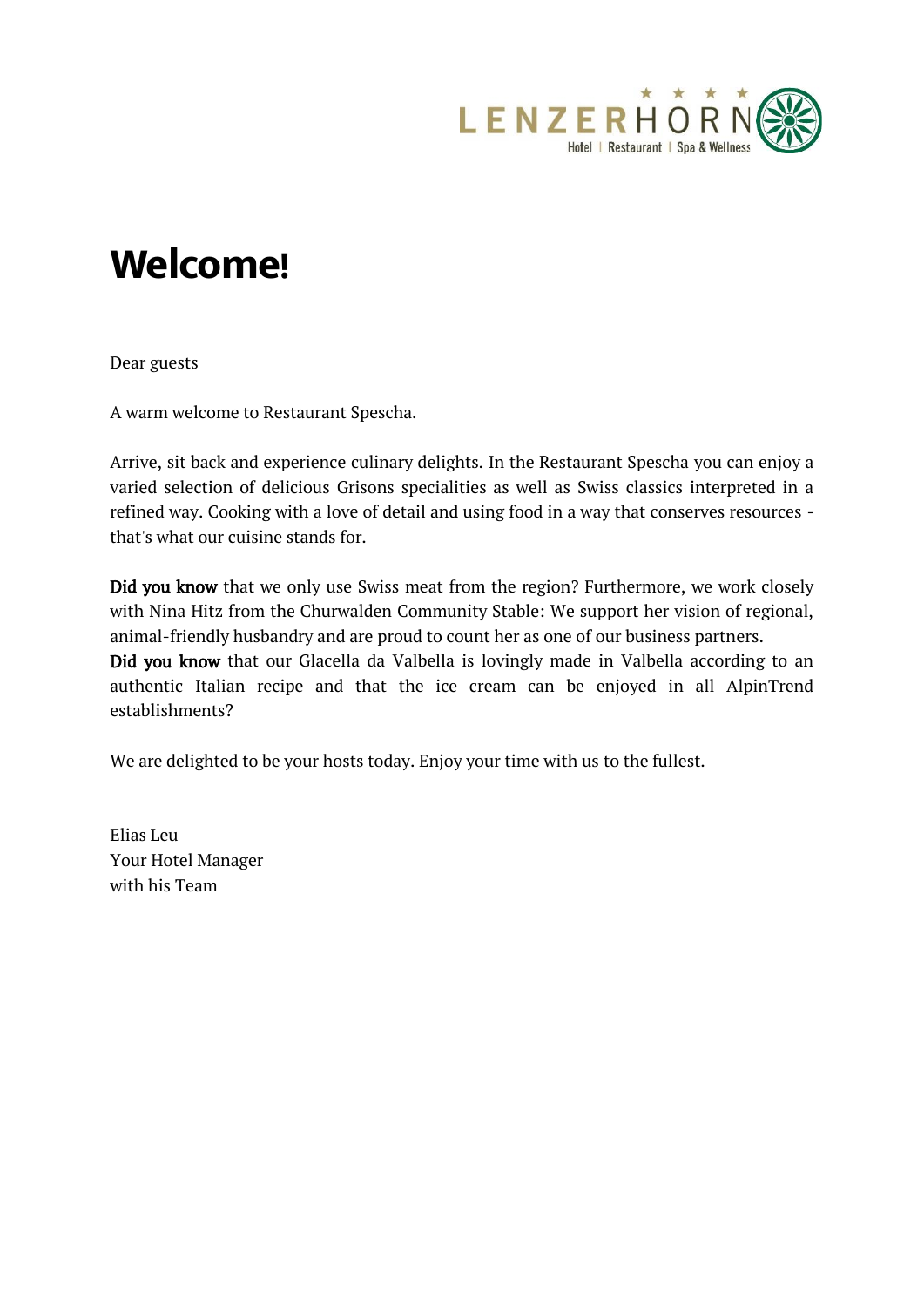# Restaurant Spescha



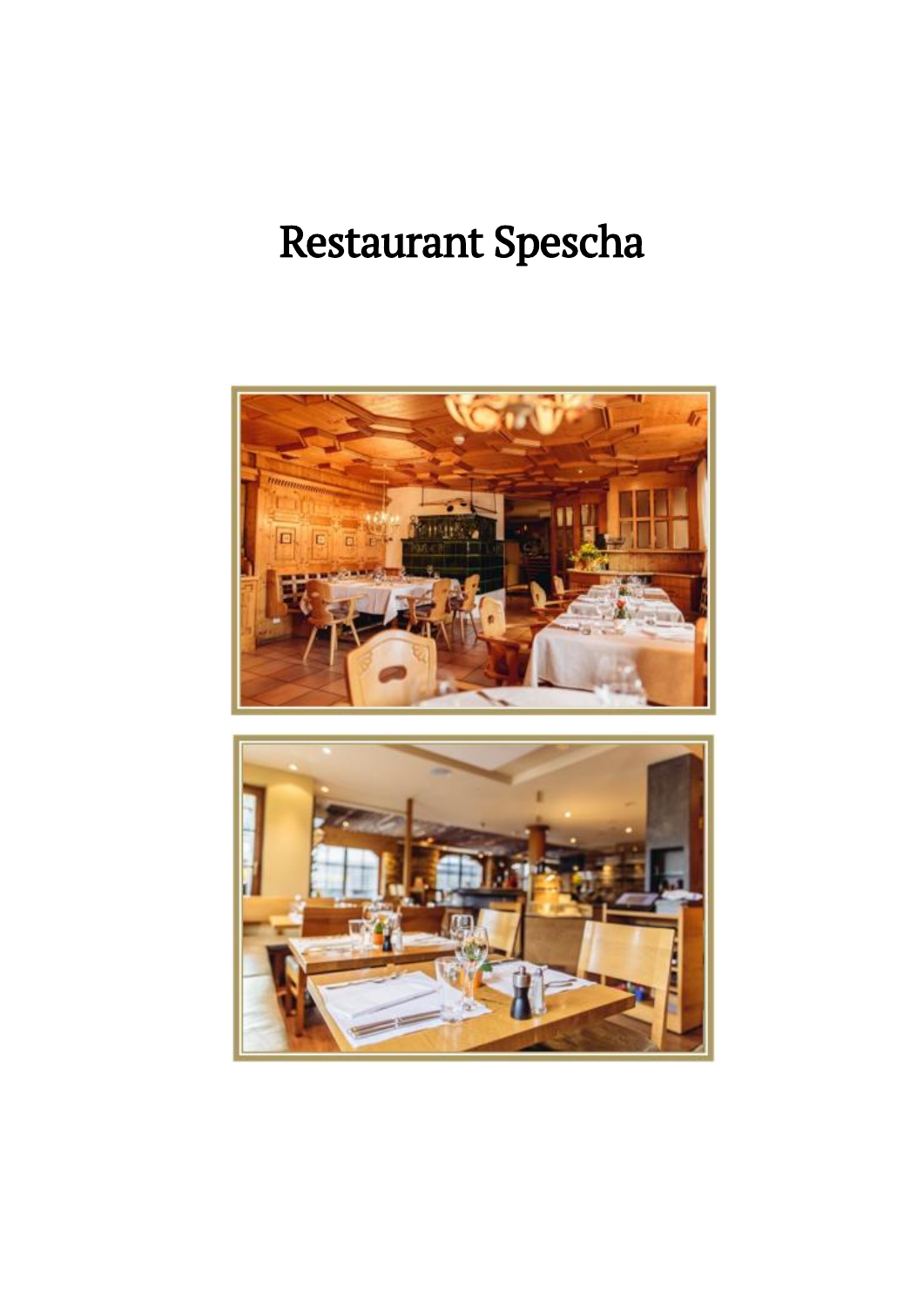### STARTERS

| Mixed Salad 1/7/9/10/11                            |                  | 12    |
|----------------------------------------------------|------------------|-------|
| with French or Italian Dressing                    |                  |       |
| Cabbage Salad 9/10/11                              |                  | 13    |
| with warm Bacon                                    |                  |       |
| Caesar Salad 1/3/7/9/10/11                         | Main Course      | 19    |
| with Parmesan, Croutons and Cherry Tomatoes        | <b>Starter</b>   | 15    |
| with Chicken Stripes                               |                  | $+11$ |
| with Veal Stripes                                  |                  | $+19$ |
| with Bacon                                         |                  | $+5$  |
| with sautéed Shrimps                               |                  | $+14$ |
| Aromatised Charentais Melon <sup>9</sup>           |                  | 17    |
| with Grison's Raw Ham from Churwalden              |                  |       |
| Beef Tartare 1/4/7/9/11                            | 150 <sub>g</sub> | 30    |
| classically seasoned, served with Toast and Butter | 90g              | 25    |
| <b>SOUPS</b>                                       |                  |       |
| Soup of the day                                    |                  | 11    |
| Ask our Staff about our today's Soup               |                  |       |
| Rich Grison's Barley Soup <sup>4/7/9/10</sup>      |                  | 14    |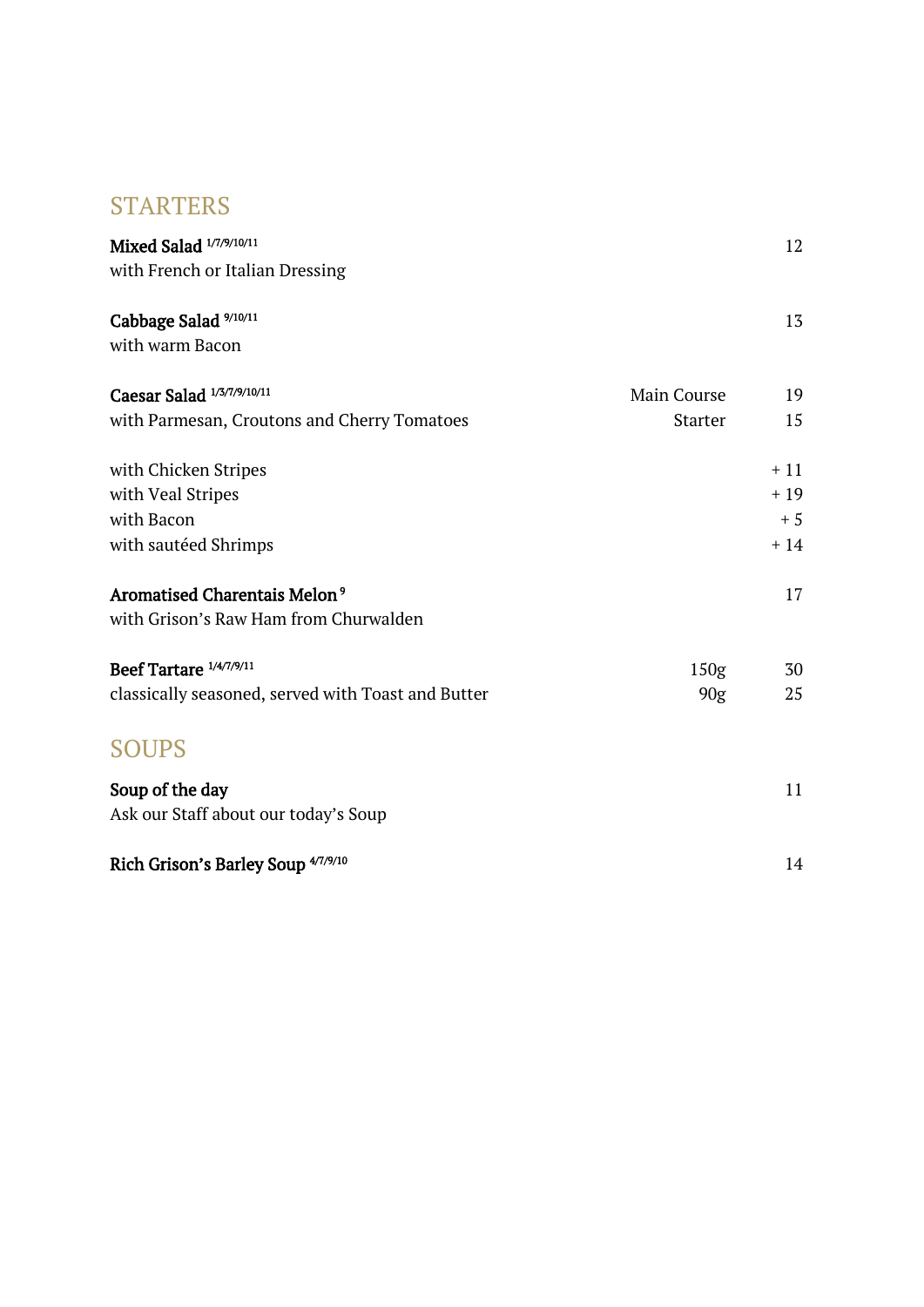## INBETWEEN & APÉRO

| Grison's Plate <sup>7/9</sup><br>Regional Meat Specialities from Bischi in Churwalden:<br>Grison's air-dried Beef, Coppa, Salsiz, Raw Ham,<br>Bacon, Grison's Alpine Cheese and classic Toppings                                                         | 2 Persons<br>1 Person | 35<br>25 |
|----------------------------------------------------------------------------------------------------------------------------------------------------------------------------------------------------------------------------------------------------------|-----------------------|----------|
| Grison's Salsiz <sup>9</sup><br>Enjoy this Grisons Meat Speciality, which is from our regional partner<br>"Bischi Naturtrocknerei" from Churwalden. Their products are known<br>for their unique quality and many of them have been awarded with medals. |                       | 14       |
| Lenzerheide's Cheese Platter <sup>7</sup><br>Cheese Specialities from Lenzerheide and the surrounding area<br>garnished with Nuts, Grapes, Apple and Fig Mustard                                                                                         |                       | 24       |
| <b>GRISON'S SPECALITIES</b>                                                                                                                                                                                                                              |                       |          |
| Homemade Capuns <sup>1/4/7/9/10/11</sup><br>Spätzli dough in Chard Leaves, gratinated with Cheese and Bacon                                                                                                                                              |                       | 28       |
| Maluns $4/7$<br>Small, crispy Potato Crumbs made from cooked Potatoes, Flour, and Butter.<br>Served with Apple Puree and Grison's alpine Cheese                                                                                                          |                       | 27       |
| Homemade Pizokel 1/4/7/10<br>"A flour dish known throughout Grison, which can be roughly<br>compared to Spätzli", made from white Flour, Egg, Spinach, Bacon and Onions                                                                                  |                       | 26       |
| <b>VEGETARIAN MAIN COURSES</b>                                                                                                                                                                                                                           |                       |          |
| Riz Colonial 2/9/10/12/13<br>Rice with Vegetables and Curry Coconut Sauce<br>garnished with fresh Fruits                                                                                                                                                 |                       | 28       |
| Classic Alp Macaroni 1/4/7/9/10/11<br>Pasta, Potatoes, and Onions<br>served with Apple Puree                                                                                                                                                             |                       | 23       |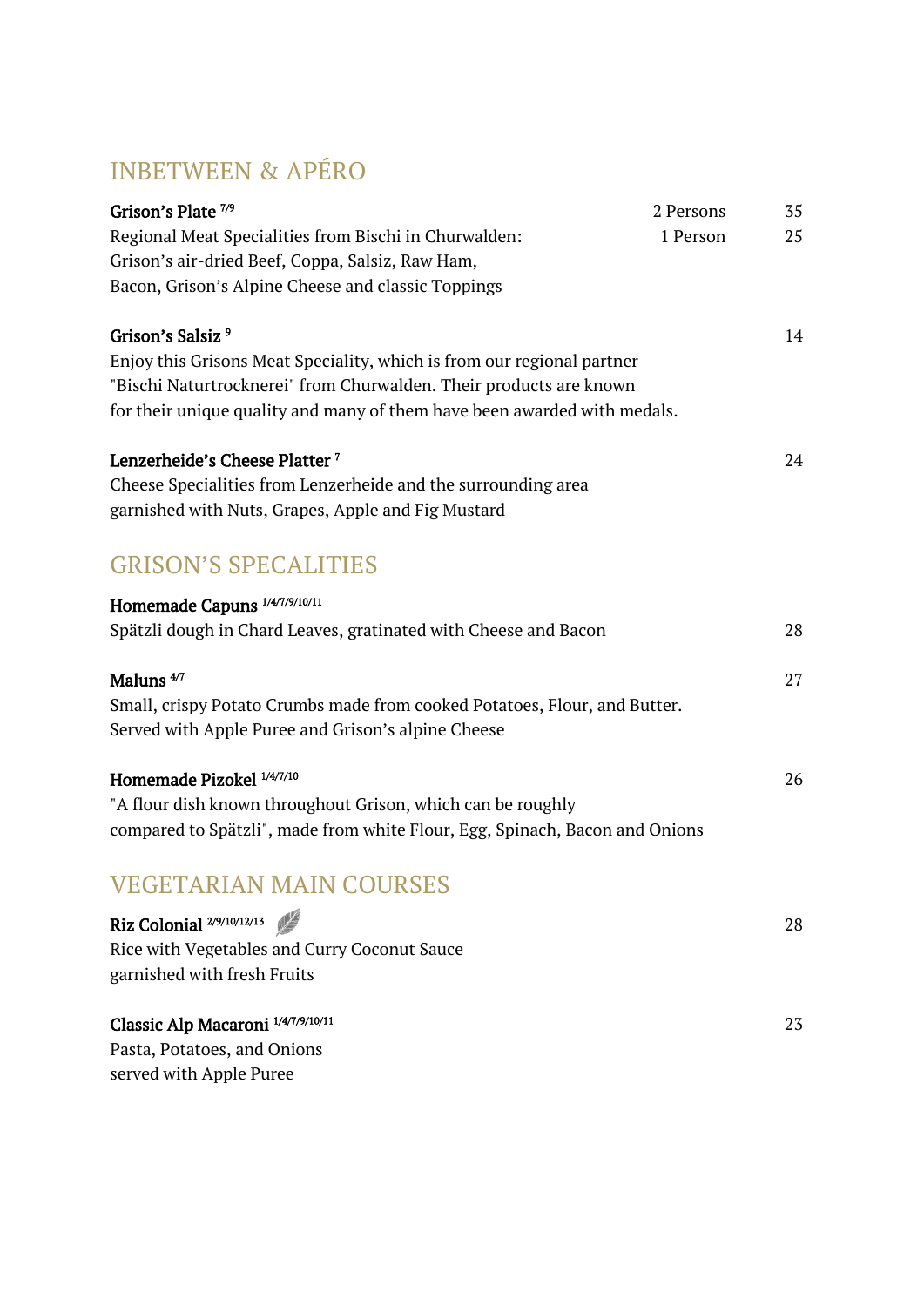## MAIN COURSES

| Riz Casimir 2/7/9/10/12/13<br>Rice with Chicken Cutlets in Curry-Coconut Sauce<br>garnished with fresh Fruits                                                                                                        | 31 |
|----------------------------------------------------------------------------------------------------------------------------------------------------------------------------------------------------------------------|----|
| Sliced Veal Fillet Zurich Style 7/9/10<br>Sliced Veal with Mushroom Cream Sauce and buttered Rösti                                                                                                                   | 42 |
| Slices from Smoked Salmon with Linguini 1/4/7/9/10/11<br>in Cream Sauce and Dill                                                                                                                                     | 29 |
| Trout Fillet with Lemon-Almond-Butter 47/8/9/10<br>with Rice and creamed Spinach                                                                                                                                     | 37 |
| Spring Chicken baked in the Oven 10<br>with French Fries and Vegetables<br>We prepare the dish fresh, so there will be a waiting time of around 30 minutes.<br>Have you already chosen your starter? Time will fly!! | 39 |
| Veal Liver <sup>7/9/10</sup><br>with crisp Rösti                                                                                                                                                                     | 38 |
| Veal Cordon Bleu 1/2/4/7/8/9/10/11<br>stuffed with Swiss Cheese and Ham<br>served with Mediterranean vegetables and Potatoes                                                                                         | 49 |
| FOR OUR YOUNGEST GUESTS UP TO 12 YEARS<br>All Children's Dishes include Syrup.                                                                                                                                       |    |
| Spaghetti with Tomato Sauce 1/4/9/10                                                                                                                                                                                 | 11 |
| Sliced Chicken with Cream Sauce and Pizokel 1/4/7/9/10                                                                                                                                                               | 11 |
| <b>Chicken Nuggets</b> with French Fries and Vegetables <sup>1/4/8</sup>                                                                                                                                             | 11 |
| Classic Alp Macaroni 1/4/7/9/10<br>Pasta, Potatoes and Onions, served with Apple puree                                                                                                                               | 11 |

## Small Portion French Fries **7**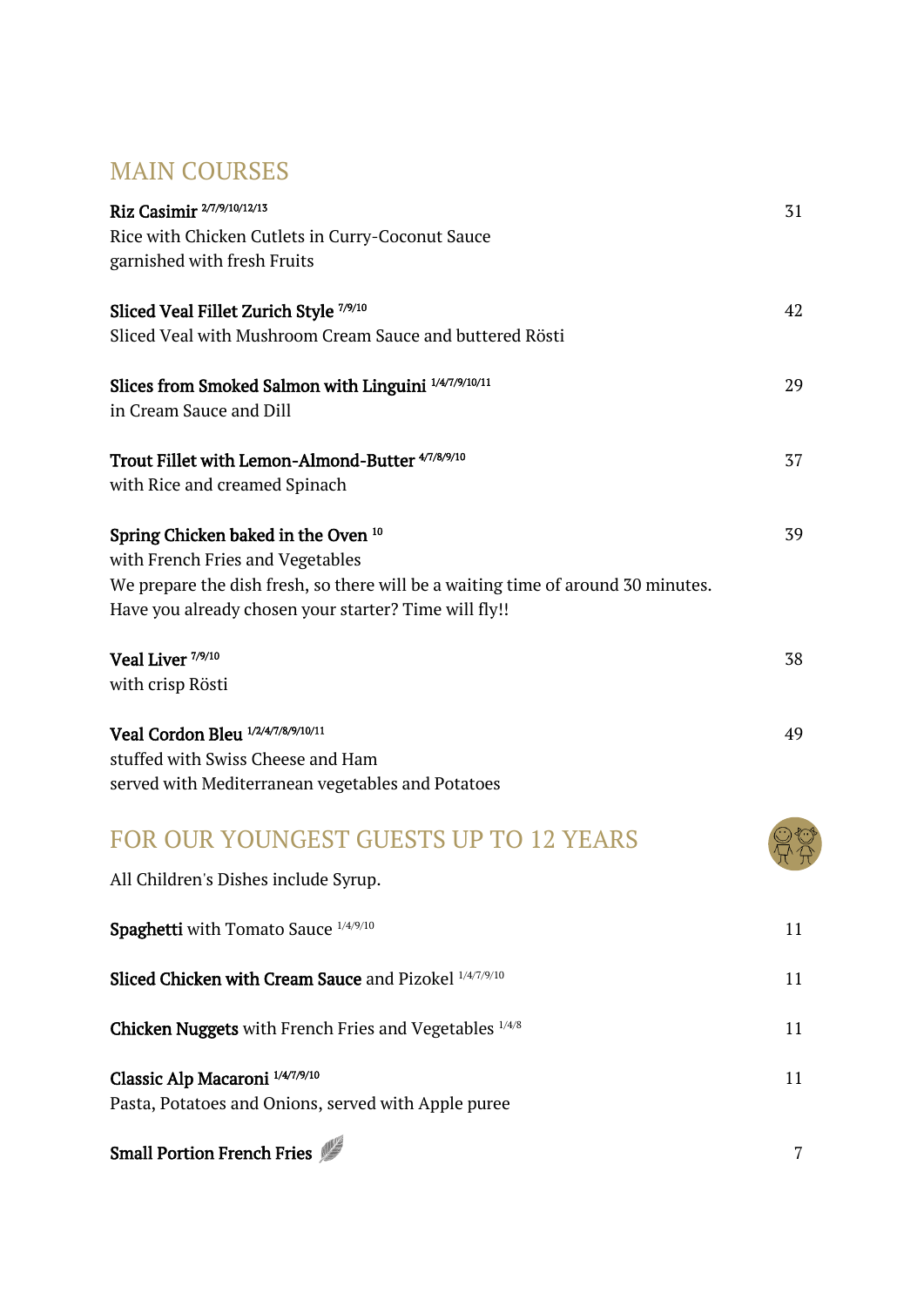#### DESSERTS

| Homemade Panna Cotta <sup>7/9</sup><br>with stewed Forest Berries    |          |    |
|----------------------------------------------------------------------|----------|----|
| Crème Brulée «Grandma's Style» 7/8<br>with whipped Cream and Almonds |          | 13 |
| Stirred Ice Coffee 1/7/8                                             |          | 14 |
| Vanilla Ice Cream with hot Espresso Shot and whipped Cream           | small    | 10 |
| Coupe Denmark 1/7/8                                                  |          | 14 |
| Vanilla Ice Cream with Chocolate Sauce                               | small    | 10 |
| whipped Cream and Almond Splitters                                   |          |    |
| Banana Split 1/7/8                                                   |          | 15 |
| Vanilla- and Chocolate Ice Cream                                     | small    | 11 |
| with fresh Banana, Chocolate Sauce, and whipped Cream                |          |    |
| Coupe Romanoff <sup>1/7</sup>                                        | 3 Scoops | 15 |
| Vanilla Ice Cream with fresh Strawberries and whipped Cream          | 1 Scoop  | 7  |

### ICE CREAM MENU

Under the AlpinTrend Group's credo "Expect more", the idea of homemade ice cream was born. For you, as our guest, only the best is good enough! The Glacella is produced in the Posthotel Valbella

for all AlpinTrend establishments. Glacella da Valbella is experienced and lived - homemade and made exclusively with Swiss milk from the region. Whether in the restaurant, on the terrace or to take away - Glacella da Valbella tastes good everywhere.

| Scoop of Ice Cream $1/2/7/8$    | 3.5    |
|---------------------------------|--------|
| with whipped Cream <sup>7</sup> | $+1.5$ |
| with Chocolate Sauce 7/8/13     | $+2$   |
| with Vodka                      | $+5$   |

#### Ice Cream Flavours

Vanilla, Chocolate, Coffee, Hazelnut, Stracciatella

Sorbet Flavours Strawberry, Wild Berries, Lemon